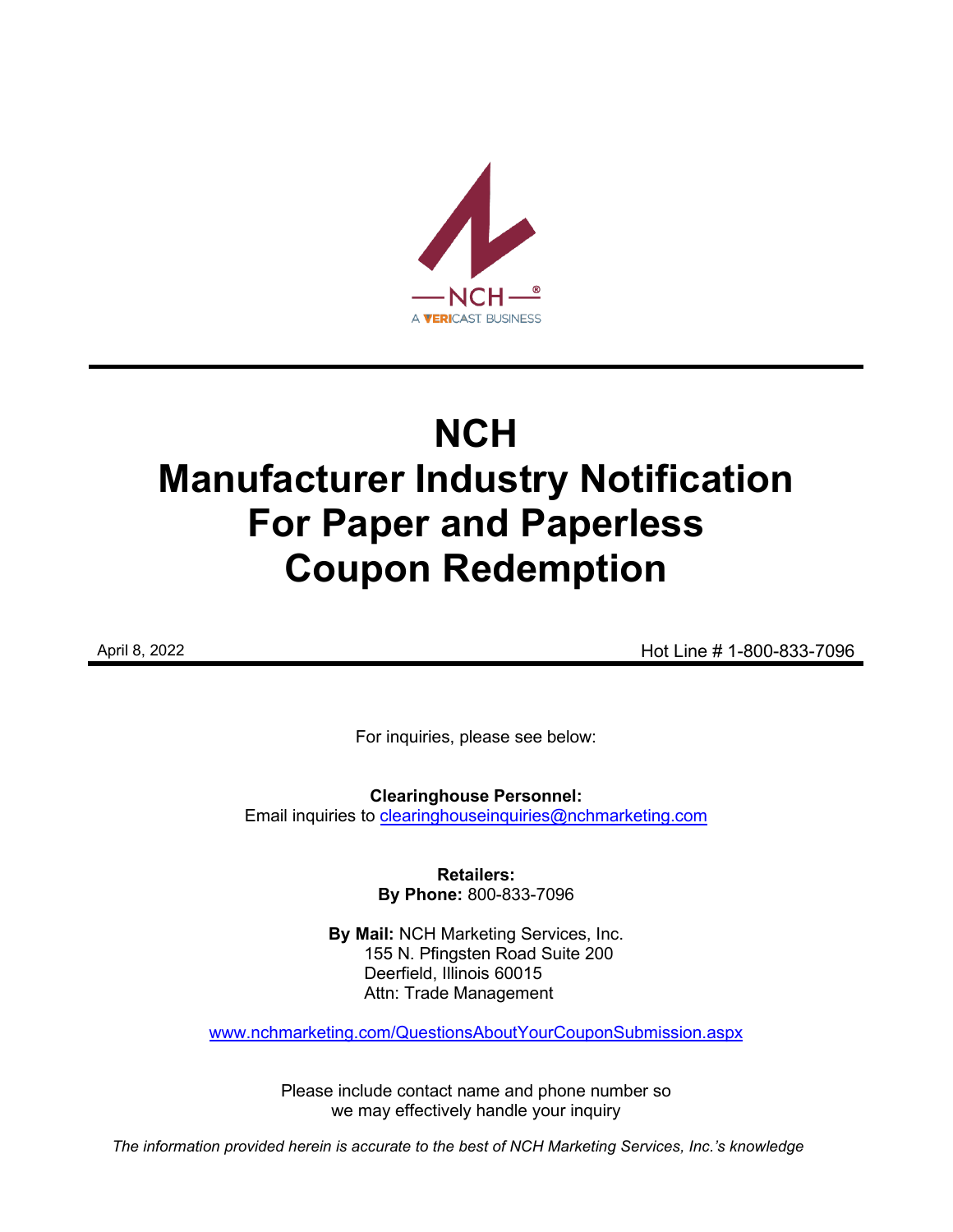# **Glossary**

## **Brands / Products**

Brands / products which the manufacturer has previously couponed on and advised NCH of; may not be all inclusive

## **Family Codes**

Family codes as provided by the manufacturer; may not be all inclusive of the manufacturer's complete family code structure

## **Manufacturer Merger**

A manufacturer merging into an existing NCH client

#### **Manufacturer Name Change**

An NCH client changing their corporate name

## **Manufacturer Published Coupon Redemption Policy Updates**

Newly published or updated NCH client Manufacturer Redemption Policies which may be found online at the NCH Retailer Support Center, [www.nchmarketing.com/QuestionsAboutYourCouponSubmission.aspx](http://www.nchmarketing.com/QuestionsAboutYourCouponSubmission.aspx)

## **Manufacturer Redemption Address Change**

An NCH client moving to another agent or beginning to process in-house

## **Manufacturer Redemption Clarification**

Further details pertaining to NCH client company prefixes, brands, family codes, etc.

## **Manufacturer Split**

An NCH client who has sold products to another manufacturer

## **New NCH Manufacturer**

A manufacturer new to NCH who may or may not have coupons in the marketplace

1

*Invoice and store tags need to reflect full NCH Manufacturer name and number as shown in example below.*

## *Example: ABC Company #9999*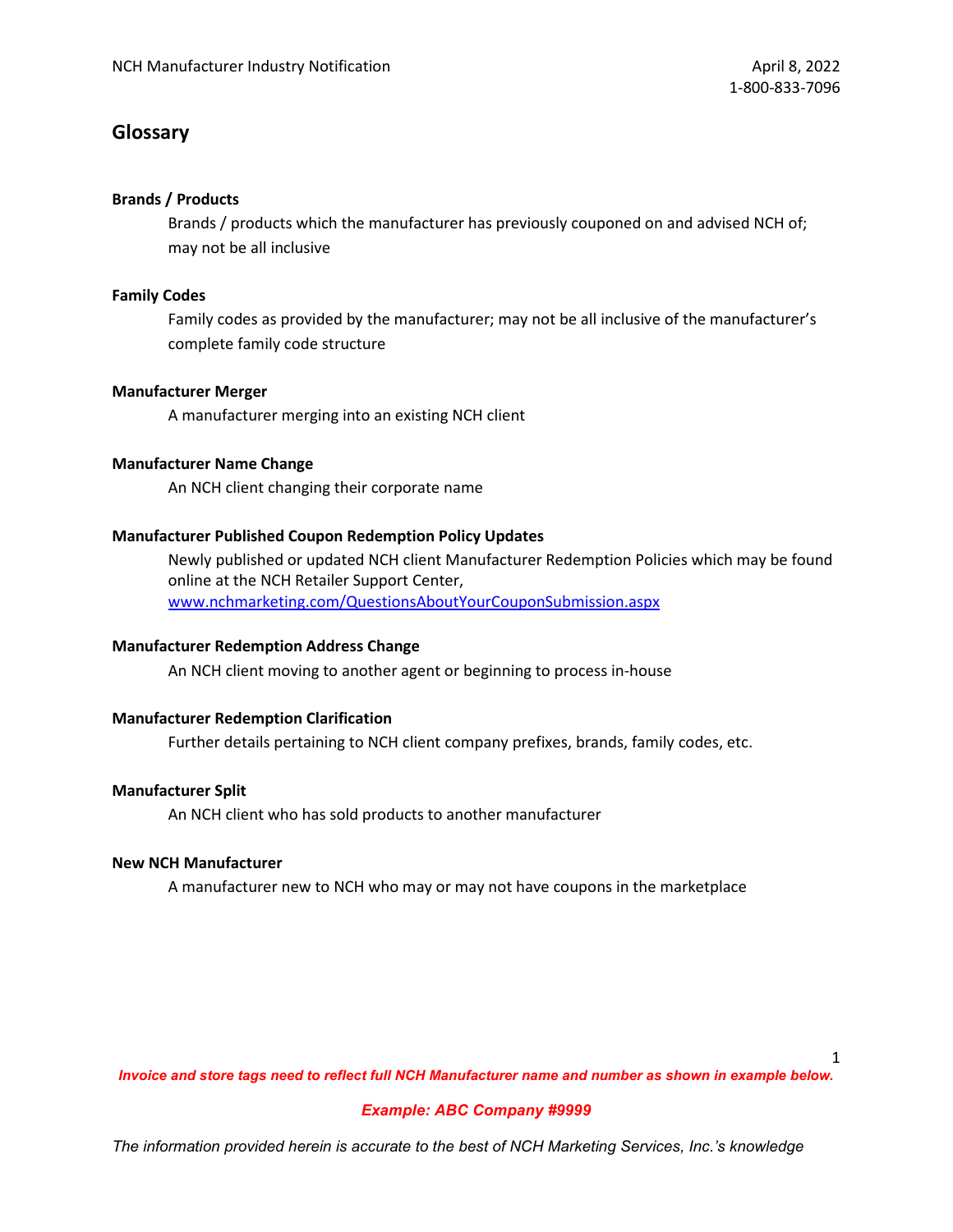# **New NCH Manufacturer**

#### *The information below pertains to both paper and paperless submissions*

| Effective Date: 4/18/2022                                                   |                      |                                 |  |
|-----------------------------------------------------------------------------|----------------------|---------------------------------|--|
| <b>Manufacturer Name</b>                                                    | <b>Client Number</b> | <b>Prior Redemption Address</b> |  |
| Matosantos Commerical Corp #1789<br>PO Box 880001<br>El Paso, TX 88588-0001 | 1789                 | N/A                             |  |
| <b>GS1 Company Prefix</b>                                                   | <b>Family Codes</b>  | <b>Brands / Products</b>        |  |
| 0052525                                                                     | All Family Codes     | Campoverde                      |  |

# **Manufacturer Merger**

*The information below pertains to both paper and paperless submissions. Paperless offers must be reregistered for all agents by Effective Date below. Please email [NRSpaperless@nchmarketing.com](mailto:NRSpaperless@nchmarketing.com) to obtain correct NCH Retailer Services billing ID for Paperless Offer Registration Files.*

| <b>Effective Date: 4/11/22</b> |                                |                                                                                                                 |                                                             |                                |  |
|--------------------------------|--------------------------------|-----------------------------------------------------------------------------------------------------------------|-------------------------------------------------------------|--------------------------------|--|
| <b>Manufacturer Name</b>       | <b>Client</b><br><b>Number</b> | <b>Previous Redemption</b><br><b>Address</b>                                                                    | <b>Merging Into</b>                                         | <b>Client</b><br><b>Number</b> |  |
| Revlon, Inc                    | 197                            | Elizabeth Arden Inc<br>Inmar Dept. #19346<br>Mfr Rcy Office<br>801 Union Pacific Blyd Ste 5<br>Laredo, TX 78045 | Revlon, Inc #197<br>PO Box 880001<br>El Paso, TX 88588-0001 | 197                            |  |
| <b>GS1 Company Prefix</b>      | <b>Family Codes</b>            |                                                                                                                 | <b>Brands / Products</b>                                    |                                |  |
| 0719346                        | All Family Codes               |                                                                                                                 | All Brands                                                  |                                |  |
| 0608133                        | All Family Codes               |                                                                                                                 | All Brands                                                  |                                |  |

*Invoice and store tags need to reflect full NCH Manufacturer name and number as shown in example below.*

#### *Example: ABC Company #9999*

*The information provided herein is accurate to the best of NCH Marketing Services, Inc.'s knowledge*

2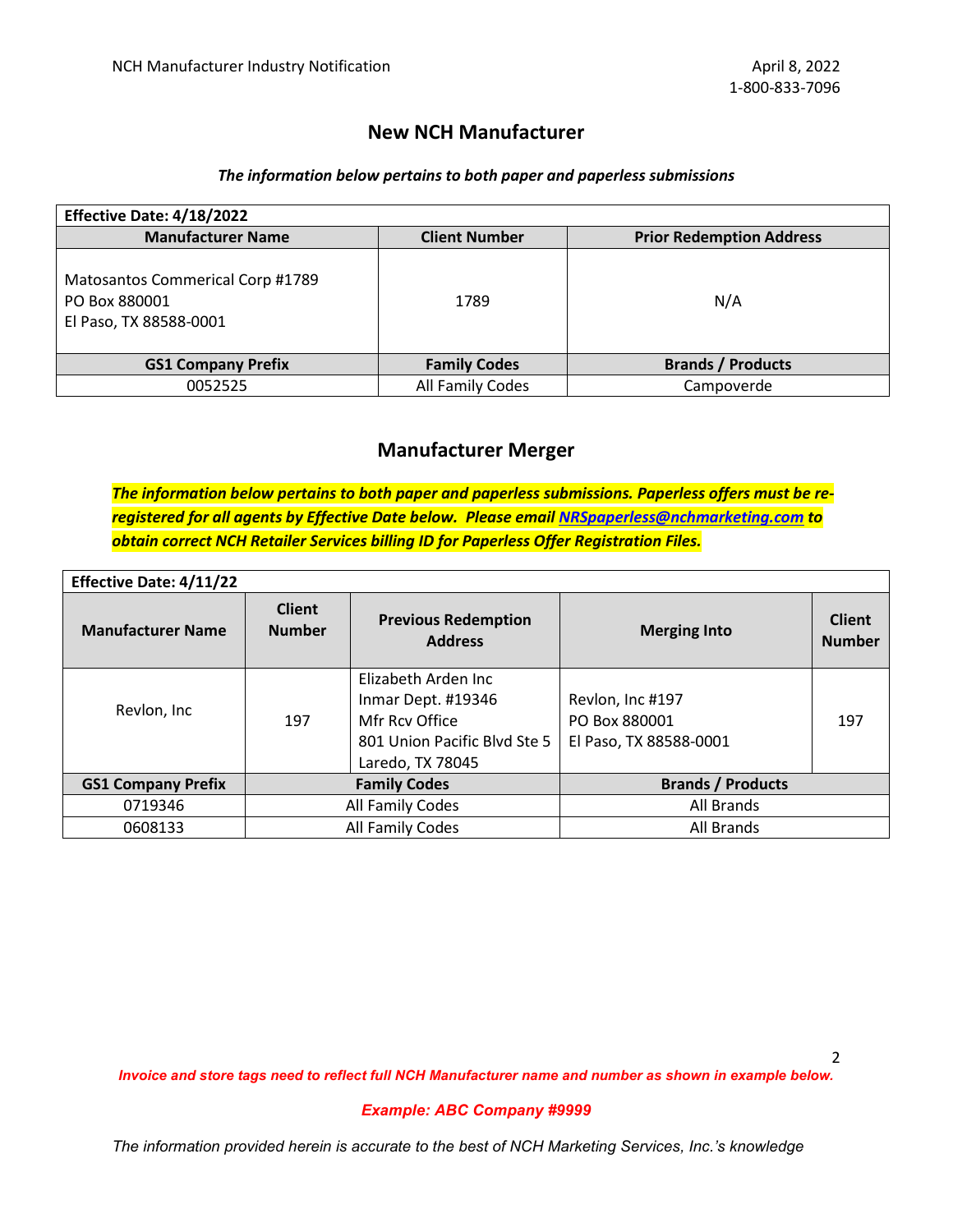# **Manufacturer Split**

*The information below pertains to both paper and paperless submissions. Paperless offers must be reregistered for all agents by Effective Date below. Please email [NRSpaperless@nchmarketing.com](mailto:NRSpaperless@nchmarketing.com) to obtain correct NCH Retailer Services billing ID for Paperless Offer Registration Files.*

| Effective Date: 4/04/2022                                           |                                |                                                                           |                                |                                |  |
|---------------------------------------------------------------------|--------------------------------|---------------------------------------------------------------------------|--------------------------------|--------------------------------|--|
| <b>Previous Manufacturer Name &amp;</b><br><b>Address</b>           | <b>Client</b><br><b>Number</b> | <b>New Manufacturer Name &amp; Address</b>                                |                                | <b>Client Number</b>           |  |
| Tyson Pet Products #1005<br>PO Box 880001<br>El Paso, TX 88588-0001 | 1005                           | The Blue Buffalo Company #1357<br>PO Box 880001<br>El Paso, TX 88588-0001 |                                | 1357                           |  |
| <b>GS1 Company Prefix</b>                                           |                                | <b>Family Codes</b>                                                       |                                | <b>Brands/Products</b>         |  |
| 0031400                                                             | 100                            |                                                                           |                                | Any Nudges Product             |  |
| 0031400                                                             | 111                            |                                                                           | Any Nudges 3 oz                |                                |  |
| 0031400                                                             | 112                            |                                                                           |                                | Any Nudges 5 oz/6 oz           |  |
| 0031400                                                             | 113                            |                                                                           | Any Nudges 9 oz                |                                |  |
| 0031400                                                             | 114                            |                                                                           | Any Nudges - Trial Pack 4.8 oz |                                |  |
| 0031400                                                             | 120                            |                                                                           |                                | Any Nudges 10 oz or Lgr        |  |
| 0031400                                                             | 121                            |                                                                           | Any Nudges 10 oz/12 oz         |                                |  |
| 0031400                                                             | 122                            |                                                                           |                                | Any Nudges 16 oz/25 oz         |  |
| 0031400                                                             |                                | 123                                                                       |                                | Any Nudges 36 oz               |  |
| 0031400                                                             |                                | 124                                                                       |                                | Any Nudges 40 oz               |  |
| 0031400                                                             | 200                            |                                                                           |                                | Any True Chews Product         |  |
| 0031400                                                             | 211                            |                                                                           |                                | Any True Chews 3-4 oz          |  |
| 0031400                                                             | 212                            |                                                                           |                                | Any True Chews 10-14 oz        |  |
| 0031400                                                             | 213                            |                                                                           | Any True Chews 20-22 oz        |                                |  |
| 0031400                                                             | 214                            |                                                                           |                                | Any True Chews Grain Free 8 oz |  |
| 0031400                                                             | 300                            |                                                                           |                                | Any True Chews Pork Product    |  |

| Effective Date: 4/04/2022                                                |                                |                                                                     |                        |                      |
|--------------------------------------------------------------------------|--------------------------------|---------------------------------------------------------------------|------------------------|----------------------|
| <b>Previous Manufacturer Name &amp;</b><br><b>Address</b>                | <b>Client</b><br><b>Number</b> | <b>New Manufacturer Name &amp; Address</b>                          |                        | <b>Client Number</b> |
| The Kraft Heinz Company #1539<br>PO Box 880001<br>El Paso, TX 88588-0001 | 1539                           | Emmi Roth USA, Inc #1542<br>PO Box 880001<br>El Paso, TX 88588-0001 |                        | 1542                 |
| <b>GS1 Company Prefix</b>                                                | <b>Family Codes</b>            |                                                                     | <b>Brands/Products</b> |                      |
| 0070277                                                                  | All Family Codes               |                                                                     |                        | Athenos Cheese       |
| 0070277                                                                  | All Family Codes               |                                                                     |                        | Athenos Pita Chips   |

3

*Invoice and store tags need to reflect full NCH Manufacturer name and number as shown in example below.*

#### *Example: ABC Company #9999*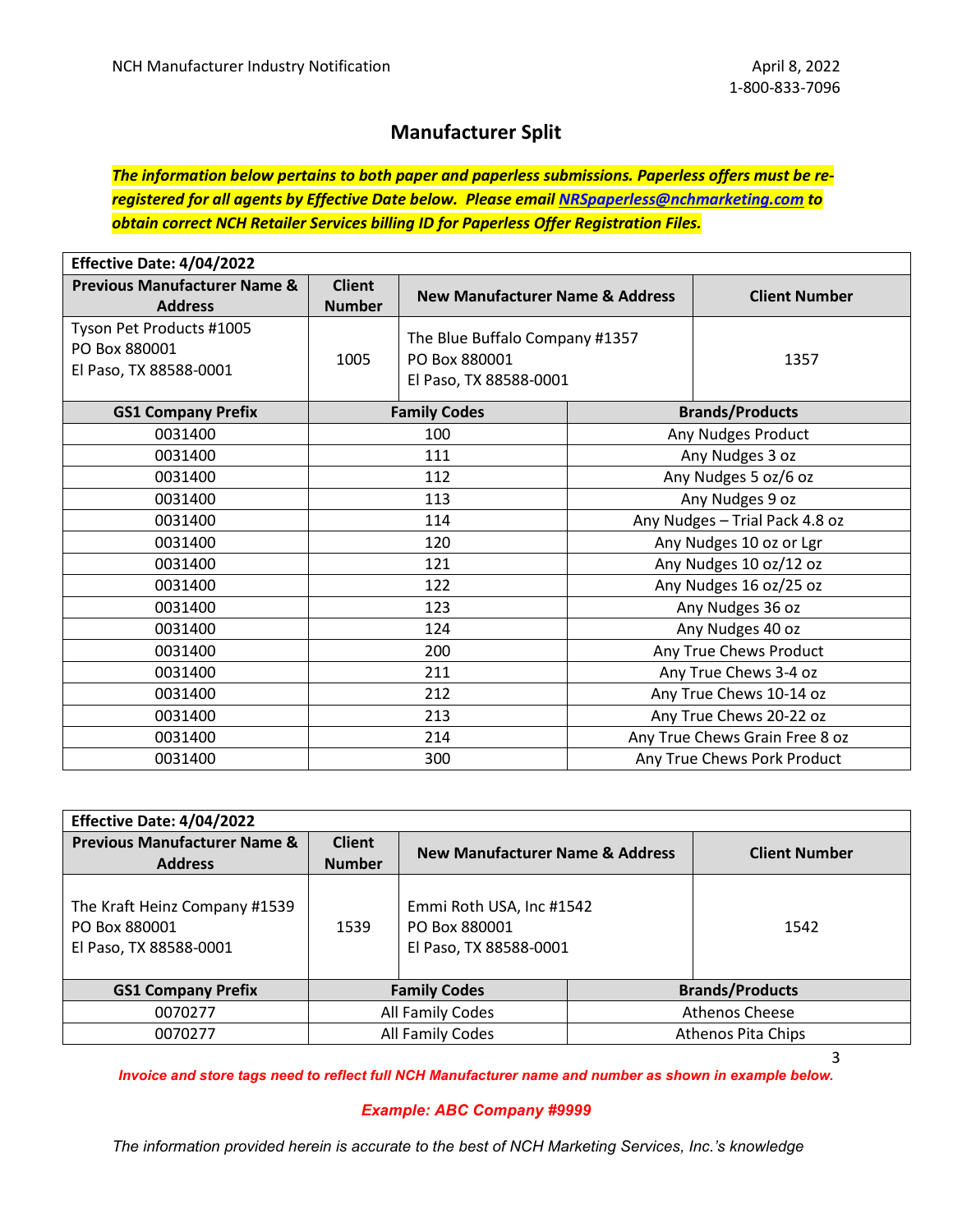# **Manufacturer Redemption Address Change**

*The information below pertains to both paper and paperless submissions. Paperless offers must be reregistered for all agents by Effective Date below. Please email [NRSpaperless@nchmarketing.com](mailto:NRSpaperless@nchmarketing.com) to obtain correct NCH Retailer Services billing ID for Paperless Offer Registration Files.*

| Effective Date: 4/19/2022                                       |                                |                                                                    |                           |
|-----------------------------------------------------------------|--------------------------------|--------------------------------------------------------------------|---------------------------|
| <b>Manufacturer Name &amp; Address</b>                          | <b>Client</b><br><b>Number</b> | <b>Forwarding Information</b>                                      | <b>GS1 Company Prefix</b> |
| W/R Group, Inc #1688<br>PO Box 880001<br>El Paso, TX 88588-0001 | 1688                           | W/R Group<br>9160 East Bahia Dr. Suite 200<br>Scottsdale, AZ 85260 | 081842302                 |

# **Manufacturer Name Change**

#### *The information below pertains to both paper and paperless submissions*

| <b>Effective Date:</b>                                    |                                |                                           |                      |
|-----------------------------------------------------------|--------------------------------|-------------------------------------------|----------------------|
| <b>Previous Manufacturer Name &amp;</b><br><b>Address</b> | <b>Client</b><br><b>Number</b> | <b>New Manufacturer Name</b><br>& Address | <b>Client Number</b> |
|                                                           |                                |                                           |                      |

# **Manufacturer Redemption Clarification**

#### *The information below pertains to both paper and paperless submissions*

| Manufacturer Name & Address | <b>Client</b><br><b>Number</b> | <b>Comments</b> |
|-----------------------------|--------------------------------|-----------------|
|                             |                                |                 |

*Invoice and store tags need to reflect full NCH Manufacturer name and number as shown in example below.*

#### *Example: ABC Company #9999*

*The information provided herein is accurate to the best of NCH Marketing Services, Inc.'s knowledge*

4